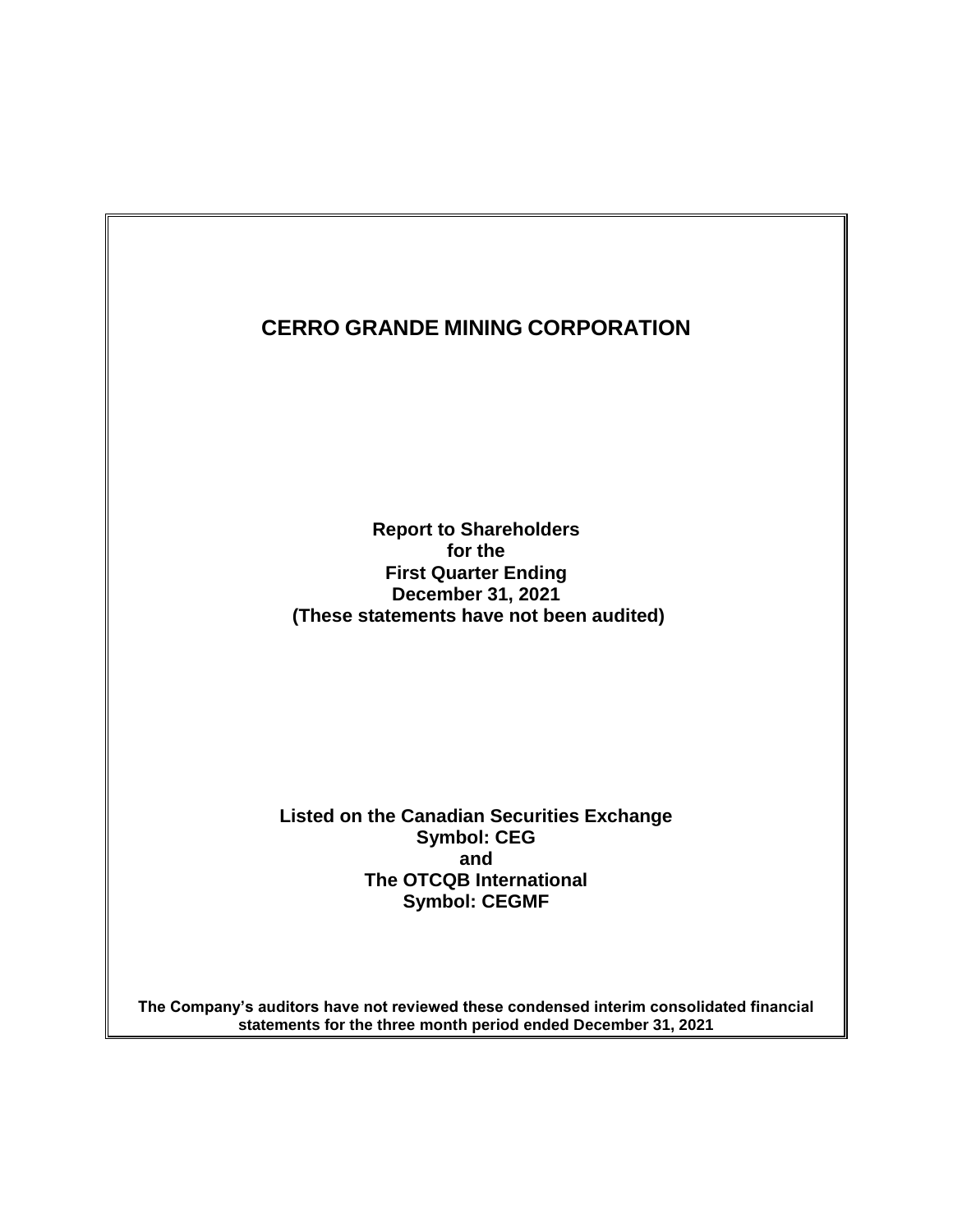Consolidated Statements of Financial Position

As at December 31, 2021 and September 30, 2021

(Expressed in thousands of U.S. dollars, except per share amounts)

|                                                |                | December 31, | September 30,  |
|------------------------------------------------|----------------|--------------|----------------|
|                                                | <b>Notes</b>   | 2021         | 2021           |
|                                                |                | \$           | \$             |
| <b>ASSETS</b>                                  |                |              |                |
| <b>Current assets</b>                          |                |              |                |
| Cash                                           |                | 5            | $\overline{7}$ |
| Receivables and advances                       | 4              | 35           | 37             |
| Recoverable taxes                              |                | 9            | 6              |
|                                                |                | 49           | 50             |
| Non-current assets                             |                |              |                |
| Pimenton project                               | 5              | 680          | 680            |
|                                                |                | 680          | 680            |
| <b>Total assets</b>                            |                | 729          | 730            |
| <b>LIABILITIES</b>                             |                |              |                |
| <b>Current liabilities</b>                     |                |              |                |
| Trade and other payables                       | 6              | 187          | 190            |
| Due to related parties                         | 11             | 1,363        | 1,207          |
| Other debt                                     | $\overline{7}$ | 252          | 249            |
|                                                |                | 1,802        | 1,646          |
| <b>Non-Current liabilities</b>                 |                |              |                |
| Long Term Debt                                 | 8              | 4,676        | 4,661          |
|                                                |                | 4,676        | 4,661          |
| <b>Total liabilities</b>                       |                | 6,478        | 6,307          |
| <b>SHAREHOLDES' DEFICIENCY</b>                 |                |              |                |
| Share capital                                  | 9              | 91,036       | 91,036         |
| Contributed surplus                            |                | 8,575        | 8,575          |
| Deficit                                        |                | (105, 360)   | (105, 188)     |
| Total shareholders' deficiency                 |                | (5,749)      | (5, 577)       |
| Total liabilities and shareholders' deficiency |                | 729          | 730            |

Nature of operations and going concern assumption (Note 1)

Approved by the Board of Directors

## **(Signed) Paul J. DesLauriers** Chairman **(Signed) Peter Hogg CEO (interim) and CFO**

The accompanying notes form an integral part of these consolidated financial statements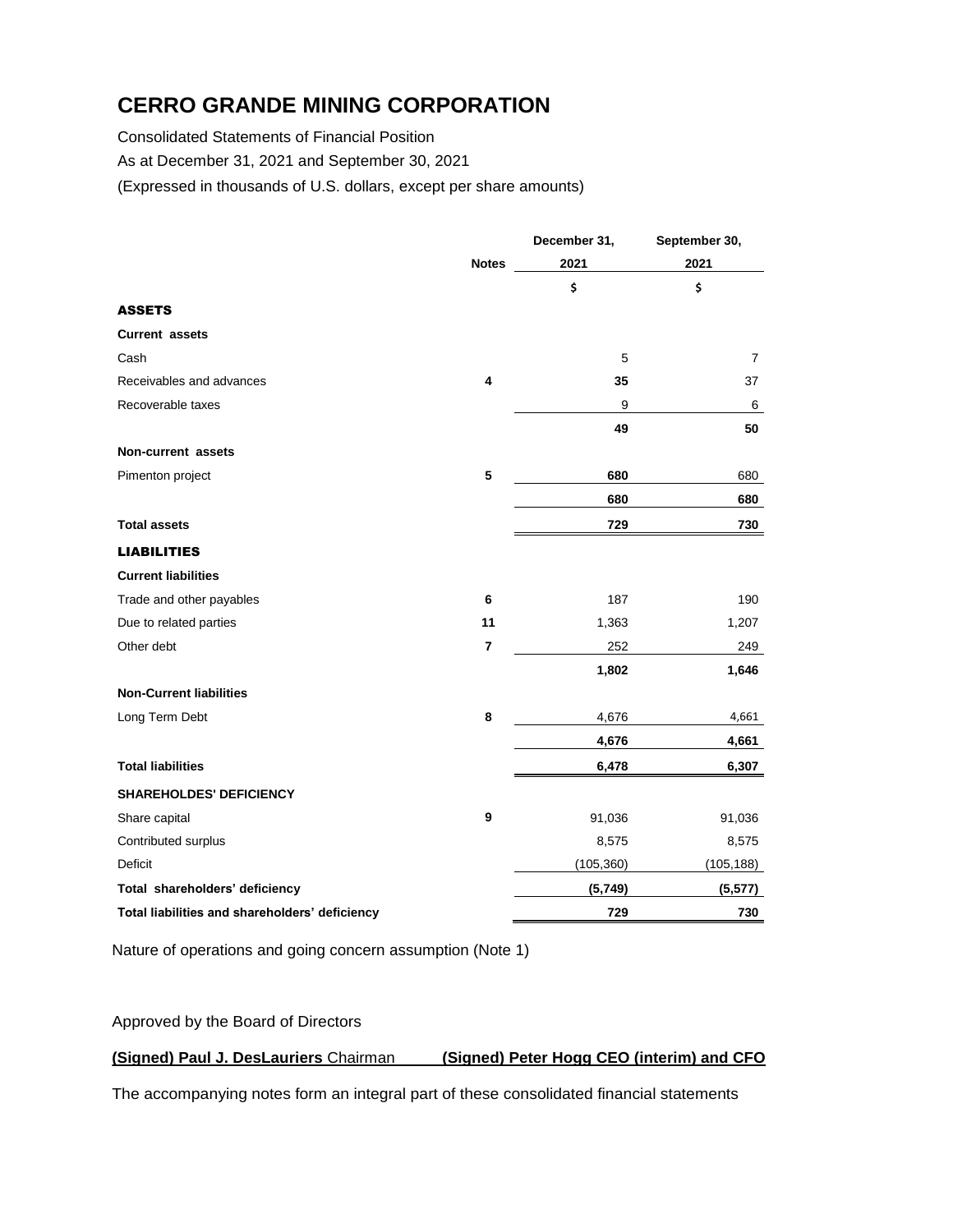Consolidated Statements of Loss and Other Comprehensive Loss For the three months ended December 31, 2021 and 2020 (Expressed in thousands of U.S. dollars, except per share amounts)

|                                                                      | Three months ended |             |  |
|----------------------------------------------------------------------|--------------------|-------------|--|
|                                                                      | December 31,       |             |  |
|                                                                      | 2021               | 2020        |  |
|                                                                      | \$                 | \$          |  |
| <b>Expenses</b>                                                      |                    |             |  |
| General, sales and administrative (Note 11)                          | 121                | 220         |  |
| Foreign exchange                                                     | 31                 | (79)        |  |
| Interest                                                             | 4                  | 4           |  |
| Accretion expense (Note 8)                                           | 19                 | 19          |  |
| Unrealized (gain) loss on derivative liability                       | (3)                | 72          |  |
|                                                                      | 172                | 236         |  |
| Loss and comprehensive loss for the period                           | (172)              | (236)       |  |
| Basic and diluted loss per share                                     | (0.00)             | (0.00)      |  |
| Weighted average number of shares outstanding<br>- basic and diluted | 396,429,993        | 383,445,886 |  |

The accompanying notes are an integral part of these consolidated financial statements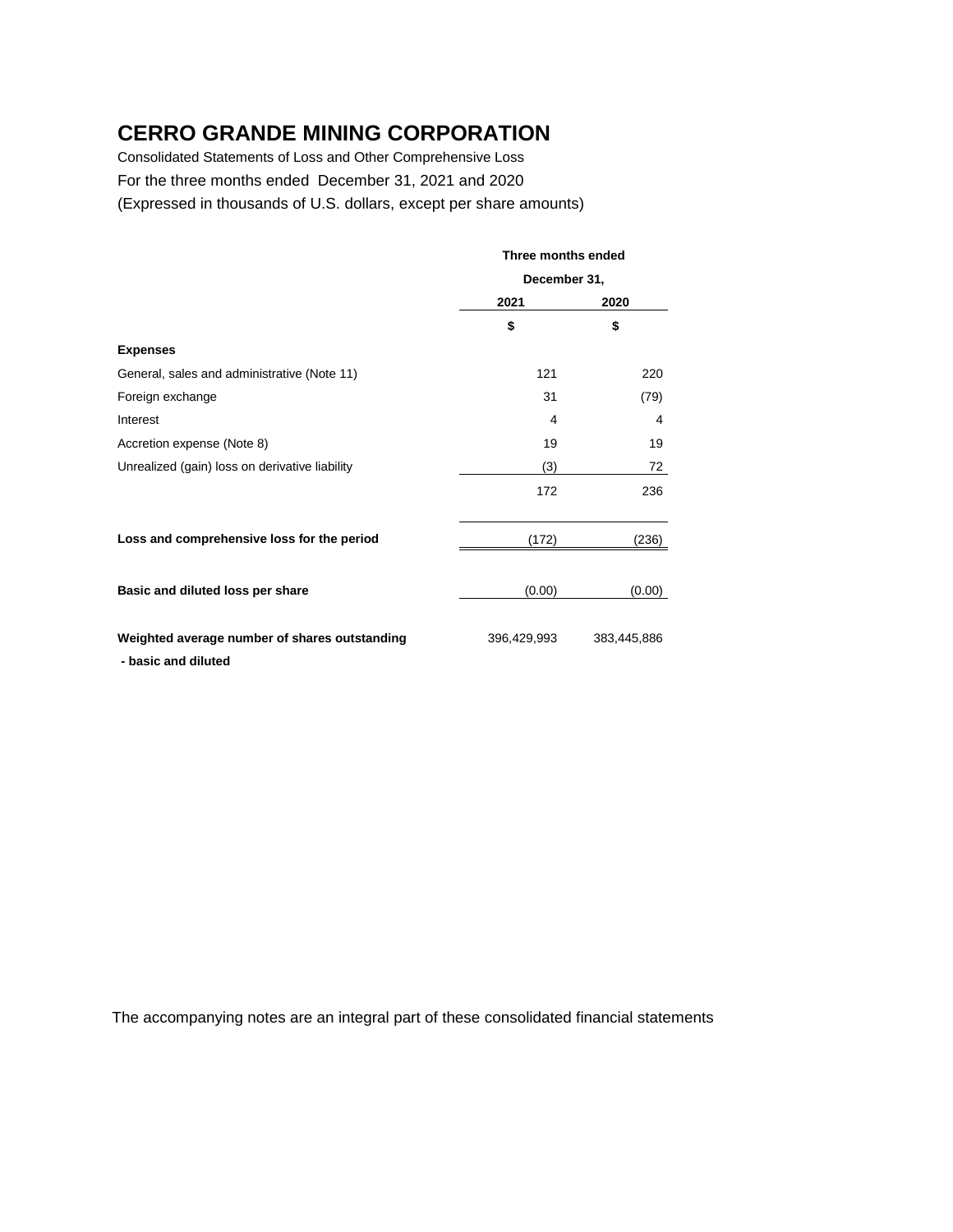Consolidated Statements of Changes in Shareholders' Deficiency For the three months ended December 31, 2021 and 2020 (Expressed in thousands of U.S. dollars, except per share amounts)

|                                    | Share capital |        | <b>Warrants</b>          | <b>Contributed</b>       | Convertible    | <b>Deficit</b> | <b>Total equity</b> |
|------------------------------------|---------------|--------|--------------------------|--------------------------|----------------|----------------|---------------------|
|                                    | Number of     | Amount | (Note 9)                 | surplus                  | unsecured      |                |                     |
|                                    | shares        |        |                          |                          | debentures     |                |                     |
| Balance - October 1, 2020          | 339,390,784   | 90,092 |                          | 8,575                    | $\sim$         | (104, 334)     | (5,667)             |
|                                    |               |        |                          |                          |                |                |                     |
| Shares issued for Pimenton Project | 44,055,102    | 1,694  | $\overline{\phantom{a}}$ |                          | $\sim$         |                | 1,694               |
| Net loss                           |               |        | $\sim$                   | $\overline{\phantom{a}}$ | $\blacksquare$ | (236)          | (236)               |
| Balance - December 31, 2020        | 383,445,886   | 91,786 | $\blacksquare$           | 8,575                    | $\mathbf 0$    | (104, 570)     | (4,209)             |
|                                    |               |        |                          |                          |                |                |                     |
| Balance - October 1, 2021          | 396,429,993   | 91,036 | $\sim$                   | 8,575                    | $\sim$         | (105, 188)     | (5, 577)            |
|                                    |               |        |                          |                          |                |                |                     |
| Net loss                           |               |        |                          |                          |                | (172)          | (172)               |
| Balance - December 31, 2021        | 396,429,993   | 91,036 | $\blacksquare$           | 8,575                    |                | (105, 360)     | (5,749)             |

The accompanying notes form an integral part of these consolidated financial statements.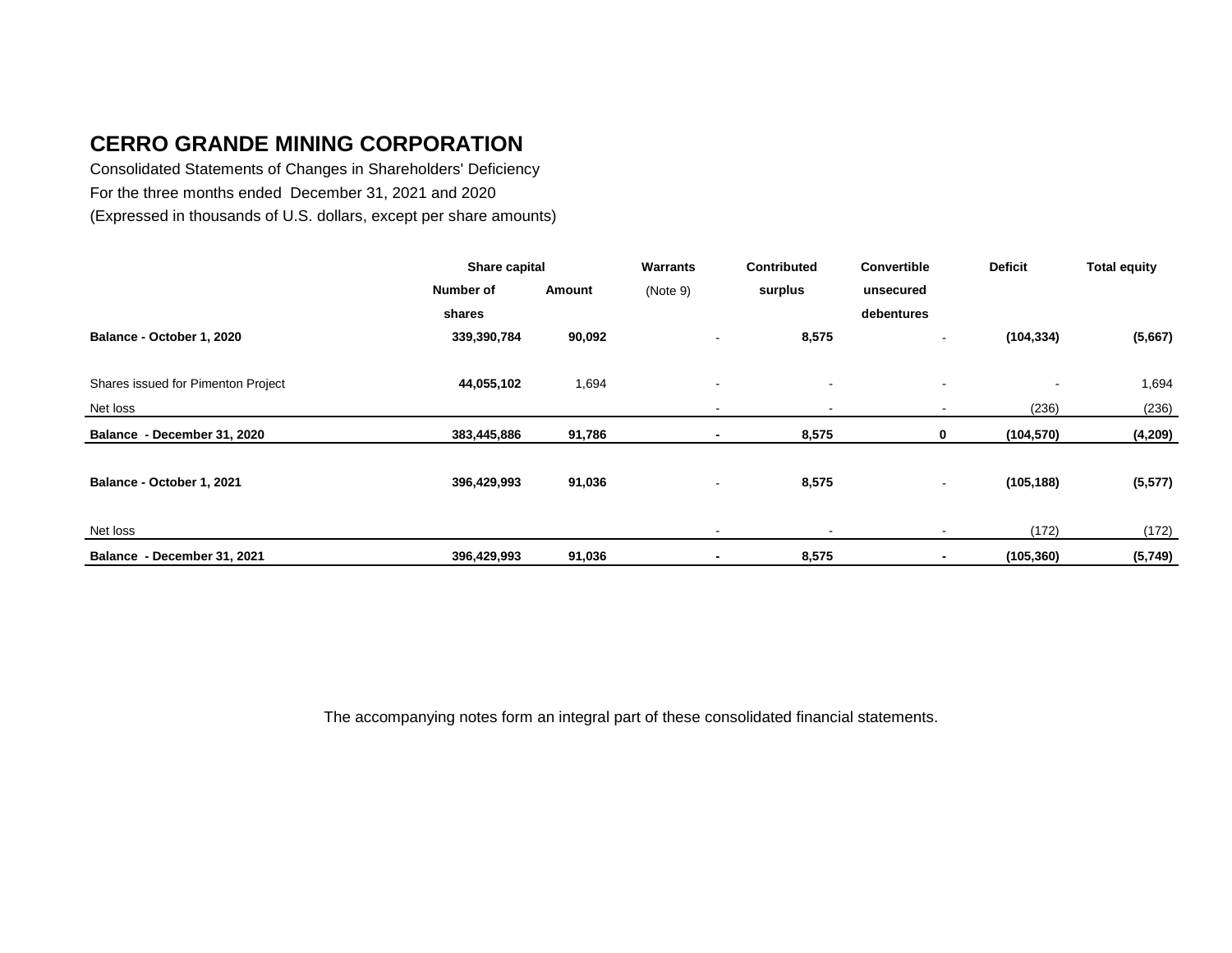Consolidated Statements of Cash Flows For the three months ended December 31, 2021 and 2020 (Expressed in thousands of U.S. dollars, except per share amounts)

|                                                | December 30, |       |
|------------------------------------------------|--------------|-------|
|                                                | 2021         | 2020  |
|                                                | \$           | \$    |
| <b>Operating Activities</b>                    |              |       |
| Net loss for the period                        | (172)        | (236) |
| Items not involving cash:                      |              |       |
| <b>Accrued interest</b>                        | 3            | 3     |
| Accretion of convertible debentures            | 18           | 19    |
| Unrealized (gain) loss on derivative liability | (3)          | 72    |
|                                                | (154)        | (142) |
| Change in non-cash working capital             | (4)          | 73    |
| Net cash used by operating activities          | (158)        | (69)  |
| <b>Financing activities</b>                    |              |       |
| Due to related parties                         | 156          | 69    |
| Net cash provided by financing activities      | 156          | 69    |
| Decrease in cash                               | (2)          |       |
| Cash - Beginning of period                     | 7            | 15    |
| Cash - End of period                           | 5            | 15    |

The accompanying notes form an integral part of these consolidated financial statements.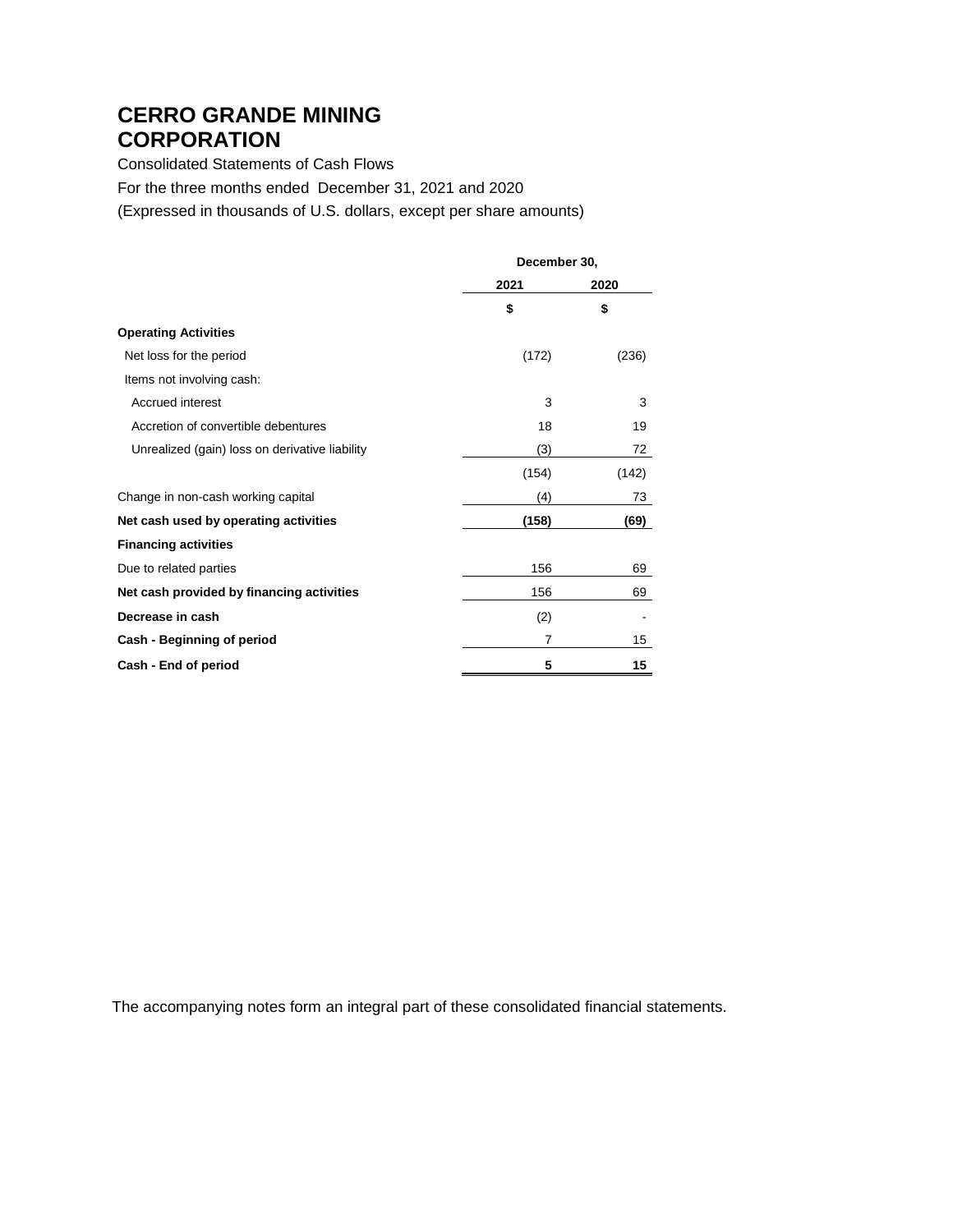## **1. NATURE OF OPERATIONS AND GOING CONCERN ASSUMPTION**

Cerro Grande Mining Corporation (the "Company" or "CEG") and its subsidiaries is a mining, exploration and development company, which produced gold, silver and copper, with operations mainly in Chile. The Company is incorporated under the Canada Business Corporations Act, and its common shares are listed on the Canadian Securities Exchange ("CSE") trading under the symbol "CEG" and on the OTCQB trading under the symbol "CEGMF". The Company is domiciled in Canada and the address of its records office is 1 King Street West, Suite 4009, Toronto, ON, M5H 1A1, Canada. The registered office is 1810 University Avenue, Suite 800, Toronto, ON M5H 2X7, Canada.

These consolidated financial statements have been prepared on a going concern basis, which contemplates, that the Company will continue in operations for the near future and will be able to realize its assets and discharge its liabilities in the normal course of business. As at December 31, 2021, the Company has a working capital deficit of \$1,753 (2020 – deficit \$1,481).

With the bankruptcy of its only cash generating entity (Minera Pimentón) during the year ended September 30, 2017, the certainty of future profitability and availability of sources of additional financing cannot be assured at this time and accordingly, these material uncertainties cast significant doubt about the Company's ability to continue as a going concern. The consolidated financial statements do not include adjustments to the carrying values and classifications of recorded assets, liabilities, related revenues, and expenses that would be necessary should the Company be unable to continue as a going concern and those adjustments may be material.

In March 2020, the World Health Organization declared coronavirus COVID-19 a global pandemic. This contagious disease outbreak, which has continued to spread, and any adverse public health developments, has adversely affected workforces, economies, and financial markets globally, potentially leading to an economic downturn. It is not possible for the Company to predict the duration or magnitude of the adverse results of the outbreak and its effects on the Company's business or results of operations this time.

## **2. BASIS OF PRESENTATION**

#### **a) Statements of compliance**

These unaudited condensed interim consolidated financial statements are expressed in thousands of US dollars and have been prepared in compliance with International Financial Reporting Standards ("IFRS") as issued by the International Standards Board ("IASB") including IAS34 Interim Financial Reporting. The condensed interim consolidated financial statements should be read in conjunction with the Company's annual consolidated financial statements for the year ended September 30, 2021, which have been prepared in accordance with IFRS as issued by the IASB. The accounting policies and the application adopted are consistent with those disclosed in Note 3 to the Company's consolidated financial statements for the year ended September 30, 2021 except as described below. The preparation of condensed interim consolidated financial statements requires management to make judgments, estimates and assumptions that affect the application of policies and reported amounts of assets, liabilities and expenses. All financial information presented in USD has been rounded to the nearest thousand unless otherwise stated.

The Board of Directors approved the consolidated financial statements on February 28, 2022.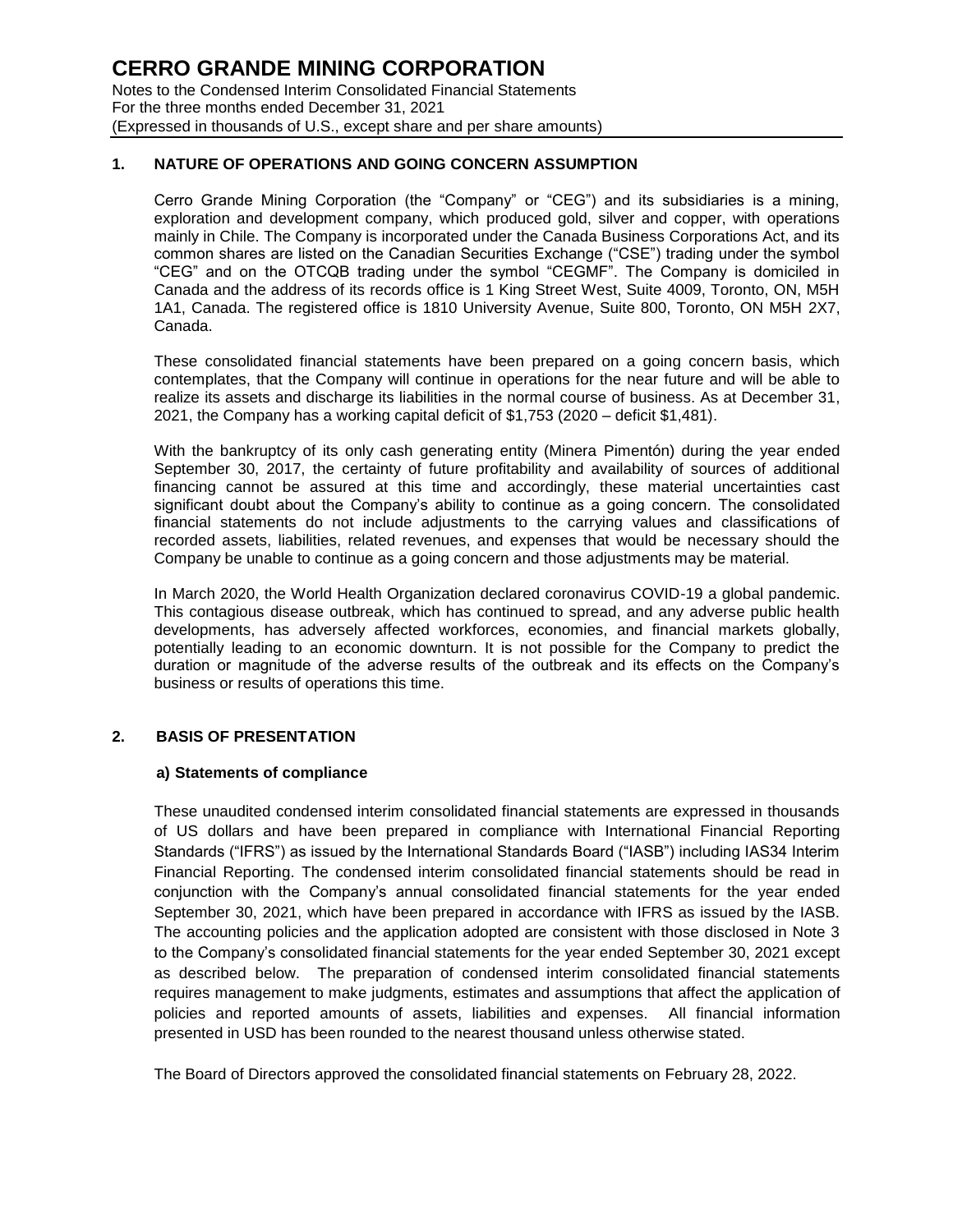Notes to the Consolidated Financial Statements For the three months ended December 31, 2021 (Expressed in thousands of U.S., except share and per share amounts)

## **2. BASIS OF PRESENTATION** – (*Continued)*

## **b) Basis of preparation**

These consolidated financial statements have been prepared under the historical cost basis, except for certain financial assets and liabilities that are measured at fair value through profit and loss including derivative instruments. In addition, these financial statements have been prepared using the accrual basis of accounting, except for cash flow information. All amounts are expressed in thousands of US dollars, except share and per share amounts.

## **c) Use of estimates and judgements**

The preparation of financial statements in conformity with IFRS requires the Company to make estimates and assumptions that affect the reported amounts of assets and liabilities and disclosure of contingent assets and liabilities at the date of the consolidated financial statements and the reported amounts of revenues and expenses during the reporting period. The Company also makes estimates and assumptions concerning the future. The determination of estimates requires the exercise of judgement based on various assumptions and other factors such as historical experience and current and expected economic conditions. Actual results could differ from those estimates.

i) Significant judgements in applying accounting policies

The areas which require management to make significant judgements in applying the Company's accounting policies in determining carrying values include, but are not limited to:

a) Taxes

The Company is subject to income taxes in various jurisdictions. Significant judgment is required in determining the provision for income taxes, due to the complexity of legislation. There are many transactions and calculations for which the ultimate tax determination is uncertain during the ordinary course of business.

b) Pimenton Project

The carrying value and recoverability of the Pimenton project requires management to make certain estimates, judgements and assumptions about the project. Management considers the economics of the project, including the latest resources prices and the long-term forecasts, and the overall economic viability of the project. Management has assessed these indicators and does not believe an impairment provision is required

ii) Significant accounting estimates and assumptions

The areas which require management to make significant estimates and assumptions in determining carrying values include, but are not limited to:

a) Deferred taxes

The Company recognizes the deferred tax benefit related to deferred income and resource tax assets to the extent recovery is probable. Assessing the recoverability of deferred income tax assets requires management to make significant estimates of future taxable profit. To the extent that future cash flows and taxable profit differ significantly from estimates, the ability of the Company to realize the net deferred tax assets recorded at the statement of financial position date could be impacted. In addition, future changes in tax laws could limit the ability of the Company to obtain tax deductions in future periods from deferred income and resource tax assets.

The valuation of an equity conversion option derivative is subject to estimation at the date of issuance and at each reporting period using pricing models such as the Black-Scholes option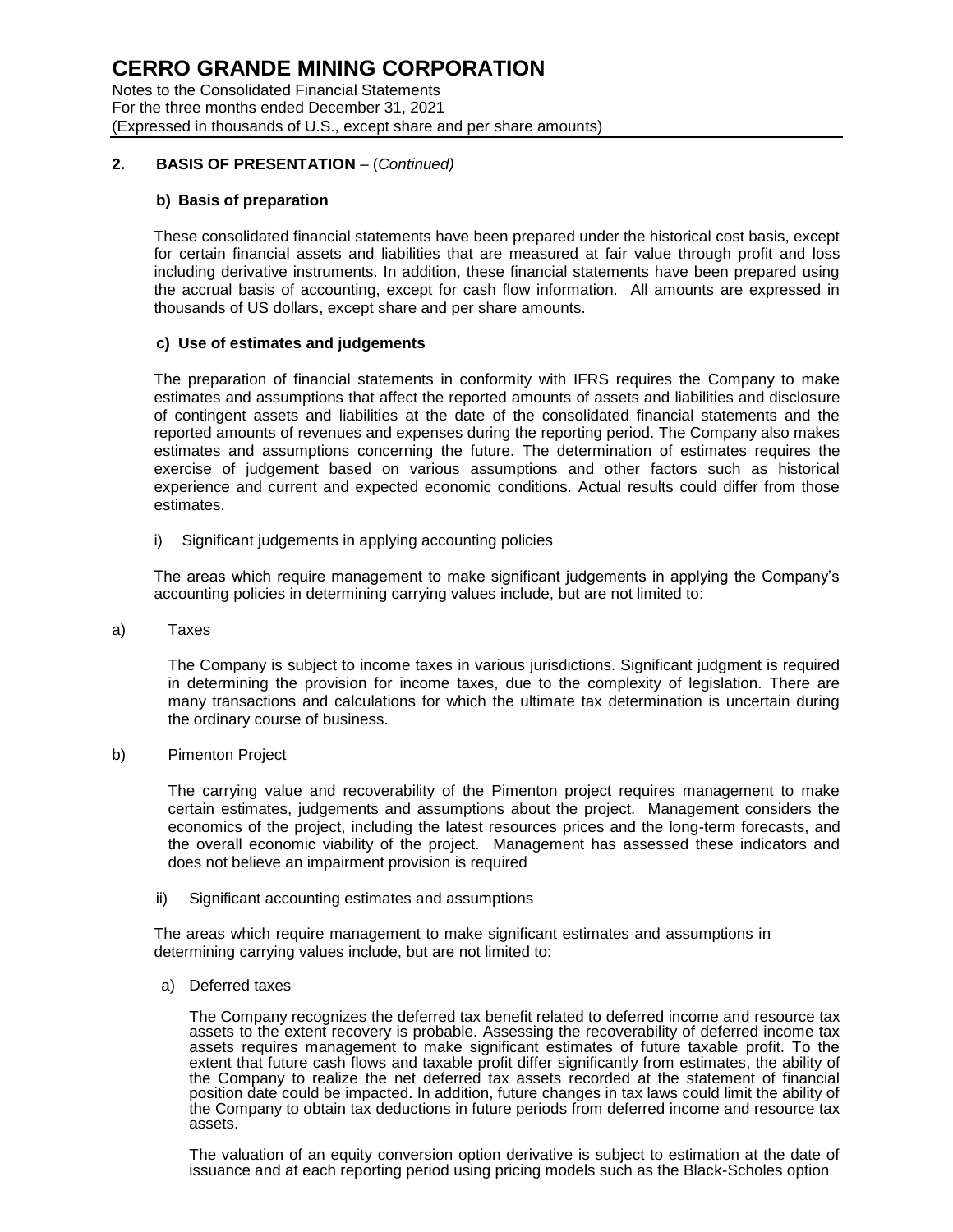Notes to the Consolidated Financial Statements For the years ended September 30, 2020 and 2019 (Expressed in thousands of U.S., except share and per share amounts)

## **2. BASIS OF PRESENTATION** – (*Continued)*

valuation model. The option valuation model requires the input of highly subjective assumptions including the expected share price volatility. Such subjective input assumptions can materially affect the calculated fair value.

## **3. SUMMARY OF SIGNIFICANT ACCOUNTING POLICIES**

The significant accounting policies used in the preparation of these consolidated financial statements are described below:

## **a) Basis of consolidation**

These consolidated financial statements include the accounts of the Company and its subsidiaries. All intercompany balances, transactions, income and expenses, and profits or losses have been eliminated on consolidation. The Company consolidates subsidiaries where they have the ability to exercise control. Control exists when an investor is exposed, or has rights, to variable returns from its involvement with an investee and has the ability to affect those returns through its power over the investee.

## **b) Foreign currency translation and transactions**

The Company presents its financial statement in U.S. dollars. This is also the functional currency of CEG and its subsidiaries.

The Company's foreign currency transactions and balances denominated in foreign currencies are translated into the Company's functional currency, the U.S. dollar, as follows:

Foreign currency transactions are translated into the functional currency using exchange rates prevailing at the dates of the transactions or valuation where items are re-measured. Foreign exchange gains and losses resulting from the settlement of such transactions and year-end translation of monetary items are recognized in the statement of loss and other comprehensive loss under "Foreign exchange".

## **c) Cash and cash equivalents**

Cash and cash equivalents include cash on hand, deposits held with banks and other short-term liquid investments with original maturities of three months or less, which are subject to an insignificant risk of changes in value except for foreign exchange risk. As at December 31, 2021 and 2020, the Company does not hold any cash equivalents.

#### **d) Financial instruments**

#### Financial assets

Financial assets are classified as either financial assets at fair value through profit or loss, amortized cost, or fair value through other comprehensive income. The Company determines the classification of its financial assets at initial recognition.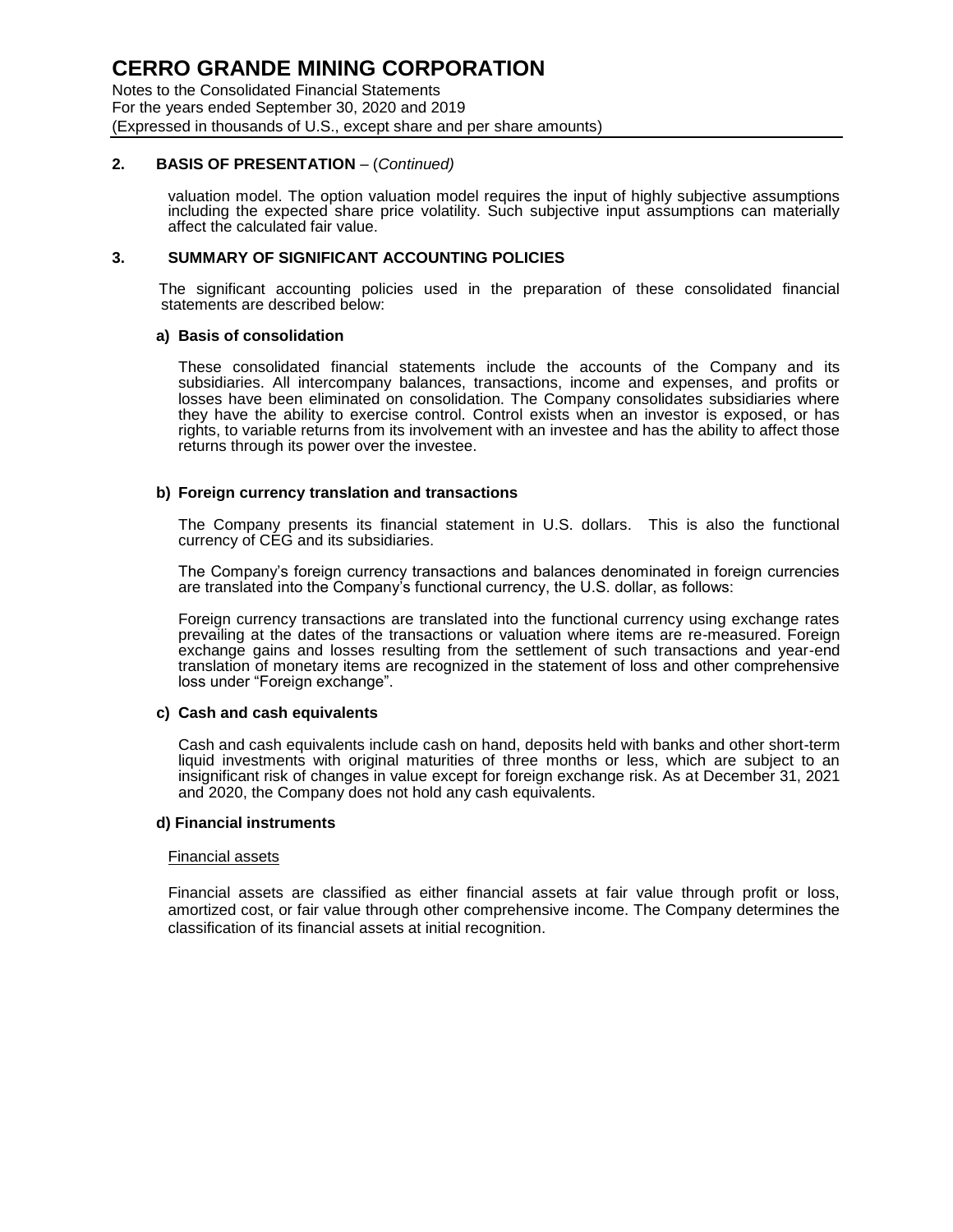Notes to the Consolidated Financial Statements For the three months ended December 31, 2021 (Expressed in thousands of U.S., except share and per share amounts)

## **3. SUMMARY OF SIGNIFICANT ACCOUNTING POLICIES** (Continued)

Fair value through profit or loss ("FVTPL") - financial assets are classified in this category if they are a derivative instrument, an equity instrument for which the Company has not made the irrevocable election to classify as fair value through other comprehensive income ("FVTOCI"), or a debt instrument that is not held within a business model whose objective includes holding the financial assets in order to collect contractual cash flows that are solely payments of principal and interest. Gains and losses arising from changes in fair value are recognized in profit and loss. The Company's cash is recorded at FVTPL.

*Amortized cost* – financial assets are classified as measured at amortized cost if both of the following criteria are met and the financial assets are not designated as FVTPL: 1) The objective of the Company's business model for these financial assets is to collect their contractual cash flows; and 2) the assets contractual cash flow represents solely payments of principal and interest.

The Company's receivables are recorded at amortized cost.

## *Impairment of financial assets*

The Company assesses all information available, including on a forward-looking basis, the expected credit losses associated with its assets carried at amortized cost. The impairment methodology applied depends on whether there has been a significant increase in credit risk. To assess whether there is a significant increase in credit risk, the Company compares the risk of a default occurring on the asset as the reporting date, with the risk of default as at the date of initial recognition, based on all information available, and reasonable and supportive forward-looking information.

## Financial liabilities

The Company classifies its financial liabilities into one of two categories, depending on the purpose for which the liability was incurred. The Company's accounting policy for each category is as follows:

*Fair value through profit or loss* - This category comprises derivatives, or liabilities acquired or incurred principally for the purpose of selling or repurchasing it in the near term. They are carried in the statement of financial position at fair value with changes in fair value recognized in profit and loss.

*Amortized cost:* This category includes trade and other payables, due to related parties and other debt and long term debt, which are recognized at amortized cost.

Convertible Debenture: On the issue of a convertible debenture, the Company determines whether the financial instrument is a compound instrument or a hybrid instrument. In a compound instrument, the fair value of the liability component is determined by discounting the contractual future cash flows using a market rate for a non-convertible instrument with similar terms. In a hybrid instrument , the fair value of the liability component is the residual value of the proceeds after the equity conversion option derivative fair value is determined unless the entire convertible financial instrument is designated as a financial liability at FVTPL, in which case, the entire convertible financial instrument is measured at fair value.

Subsequent to initial recognition, the Company measures the debt component of both a compound and a hybrid financial instrument at amortized cost using the effective interest method. The equity component of a compound financial instrument is not re-measured subsequent to initial recognition. The equity conversion option of a hybrid financial instrument is marked to market at the reporting date and changes to the fair value are charged or credited to profit and loss.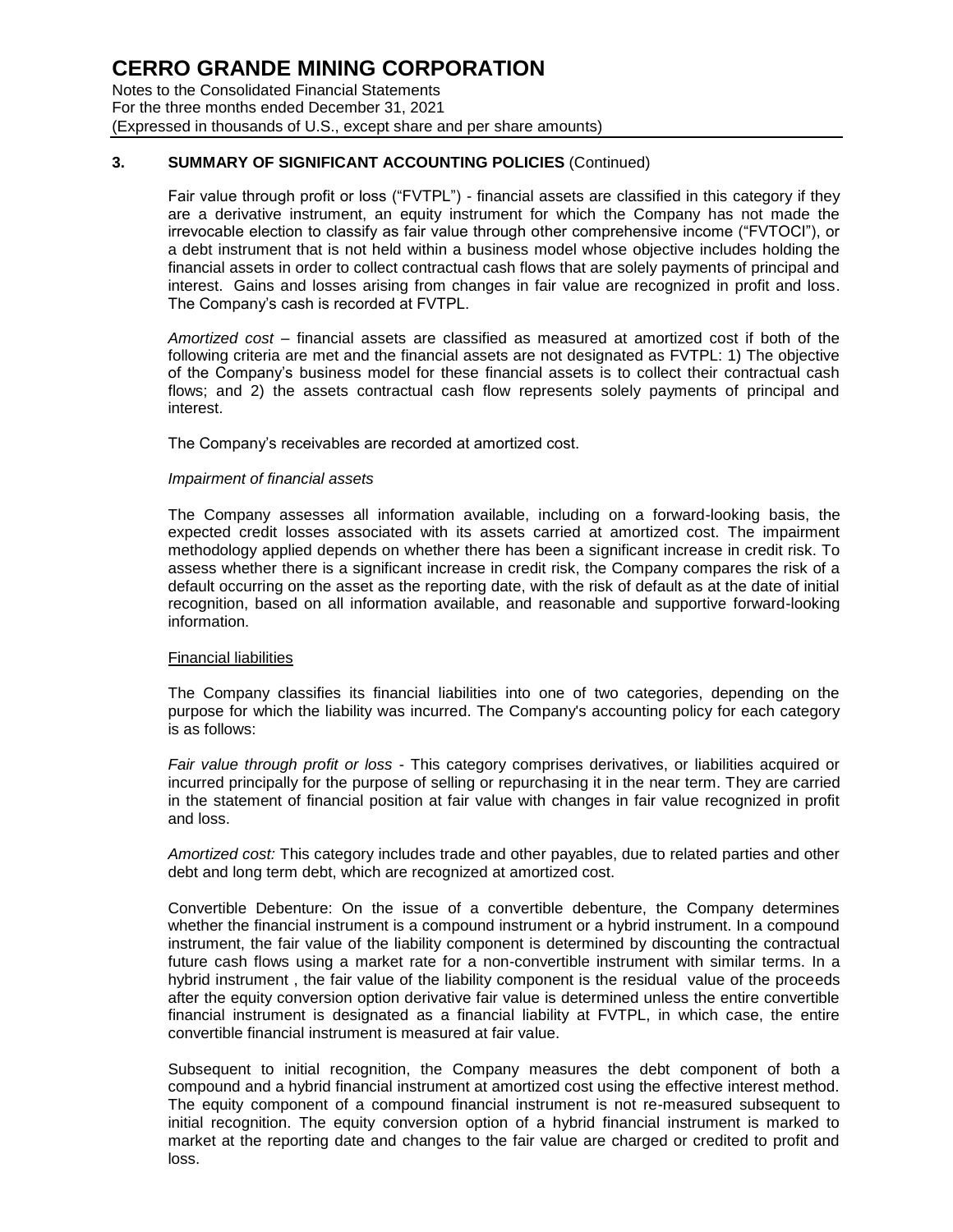Notes to the Condensed Interim Consolidated Financial Statements For the three months ended December 31, 2021

(Expressed in thousands of U.S., except share and per share amounts)

## **4. RECEIVABLES AND ADVANCES**

|                          | December 30, | September 30, |
|--------------------------|--------------|---------------|
|                          | 2021         | 2021          |
|                          | \$           | \$            |
| <b>Sundry Debtors</b>    | 28           | 30            |
| Advances                 |              |               |
| <b>Total receivables</b> | 35           | 37            |

The Company has no trade receivables for the periods presented.

## **5. PIMENTON PROJECT**

|                        | December 30, | September 30, |
|------------------------|--------------|---------------|
|                        | 2021         | 2021          |
|                        | S            | P             |
| <b>Option payments</b> | 680          | 68C           |
| <b>Total</b>           | 680          | 680           |

The Company's subsidiary Minera Til Til Spa signed an Asset Purchase Agreement (the "APA") with Minera Tamidak Limitada ("Tamidak"), a private Chilean company owned by the family of a former director and significant shareholder. Under the terms of the APA, the Company can acquire, at its option, certain assets, rights and obligations of Tamidak relating to the Pimenton Copper Gold Mining Project for an aggregate of 3,900,000,000 Chilean pesos payable in three installments. The Company paid the first installment under the APA through the issuance of 44,055,102 common shares of the Company with a fair valued of \$680. The remaining payments, each of which are 1,300,000,000 Chilean pesos payable in cash or common shares of the Company, at Tamidak's option, are due June 1, 2022 and December 1, 2023 respectively. Certain of the assets relating to the Pimenton Copper Gold Mining Project are subject to royalty agreements with a company owned by the family of a former director and significant shareholder of the Company and a company controlled by a director of the Company.

## **6. TRADE AND OTHER PAYABLES**

Details are as follows:

|                                        | December 30, | September 30, |  |
|----------------------------------------|--------------|---------------|--|
|                                        | 2021         | 2021          |  |
|                                        | S            | \$            |  |
| Trade payables                         | 120          | 130           |  |
| Other payables and accrued liabilities | 67           | 60            |  |
| Total trade and other payables         | 187          | 190           |  |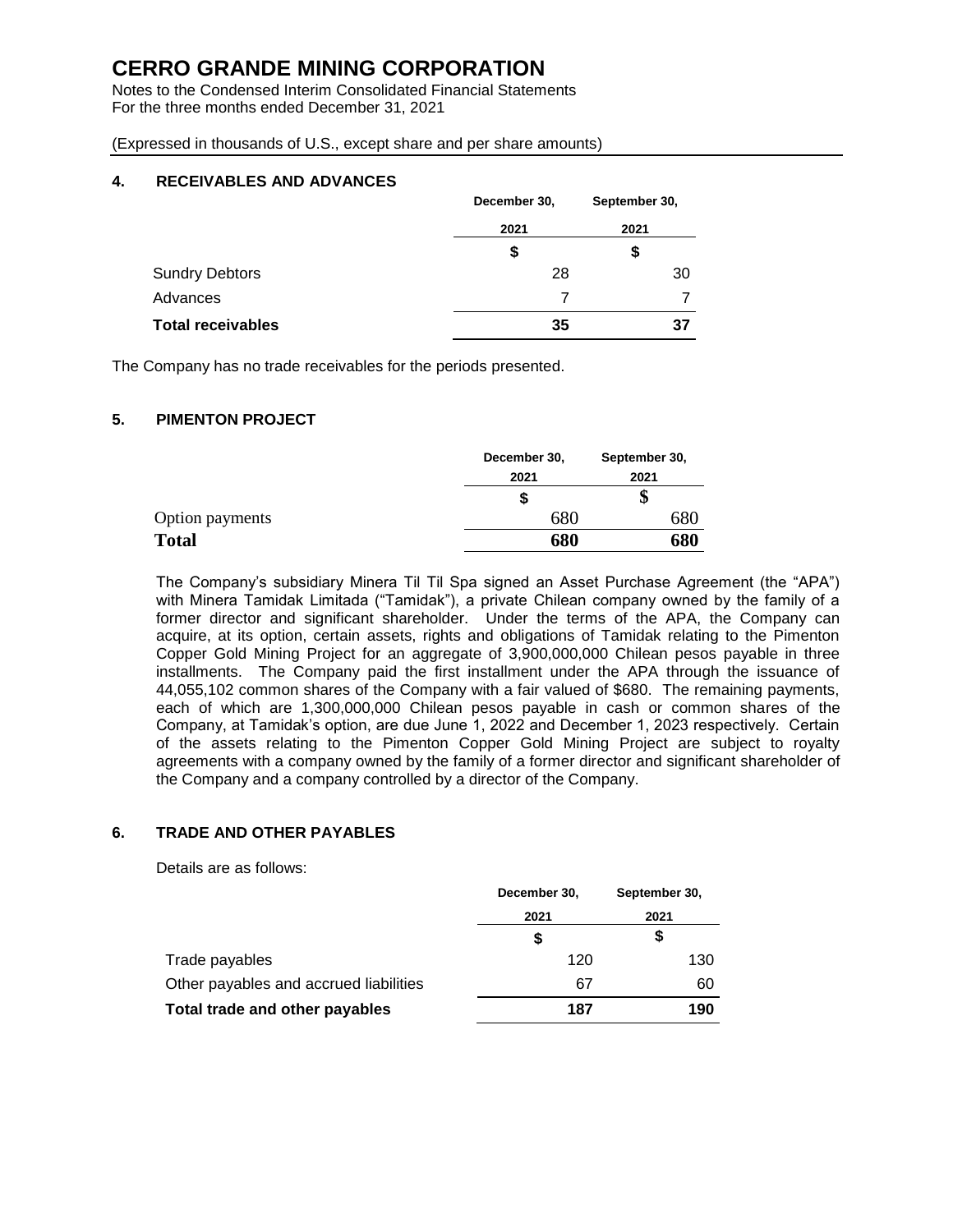Notes to the Condensed Interim Consolidated Financial Statements For the three months ended December 31, 2021

(Expressed in thousands of U.S., except share and per share amounts)

## **7. OTHER DEBT**

|                       | December 30,   | September 30, |  |
|-----------------------|----------------|---------------|--|
|                       | 2021           | 2021          |  |
|                       | \$             | \$            |  |
| Gold loan (a & b)     | 252            | 249           |  |
|                       | 252            | 249           |  |
| Less: Current portion | (252)          | 249           |  |
| Long-term Debt        | $\blacksquare$ |               |  |

Interest paid by the Company was \$nil for the period ended December 31, 2021 (2020 - \$nil).

a) On November 5, 2014, the Company issued a debenture for \$100 with a maturity date of November 5, 2017 related to a "Gold Loan" agreed to by the parties for an equivalent amount. The debenture bears a fixed annual interest rate of 10% on the outstanding principal amount and is payable on a quarterly basis on the 5th day of February, May, August and November of each year. The payment of the principal is semi-annually on May 6 and November 6 of each year plus the difference in the average gold price per ounce in excess of \$ 1,057 per ounce multiplied by 15.77 ounces of gold. The payment of this excess requires that the Company sell greater than 250 ounces of gold bullion from the Pimenton Mine for a 60 day period prior to repayment. As at December 31, 2021, this loan is in default.

The balance of the Gold Loan at December 31, 2021 is \$24 (2020 - \$23). The derivative liability associated with the fluctuation of the price of gold in the contract as at December 31, 2021 is of \$nil (2020 – \$nil).

b) On August 22, 2016, the Company issued a second debenture for \$200 with a maturity date of August 22, 2019 related to a "Gold Loan" agreed to by the parties for an equivalent amount. The Company incurred transaction costs on this loan of \$14. The debenture bears a fixed annual interest rate of 8% on the outstanding principal amount and is payable on a quarterly basis on the 25th day of February, May, August and November of each year. The payment of the principal is semi-annually on Feb 25 and August 25 of each year plus the difference in the average gold price per ounce in excess of US\$ 1,260 per ounce multiplied by 26.455 ounces of gold. The payment of this excess requires that the Company sell greater than 250 ounces of gold bullion from the Pimenton Mine for a 60 day period prior to repayment. As at December 31, 2020, this loan is in default.

The principal balance of the Gold Loan at December 31, 2021 is \$167 (2020 - \$167) and unpaid interest amounts to \$61 (2020 - \$48). The derivative liability associated with the fluctuation of the price of gold in the contract as at December 31, 2021 is of \$nil (2020 - \$nil).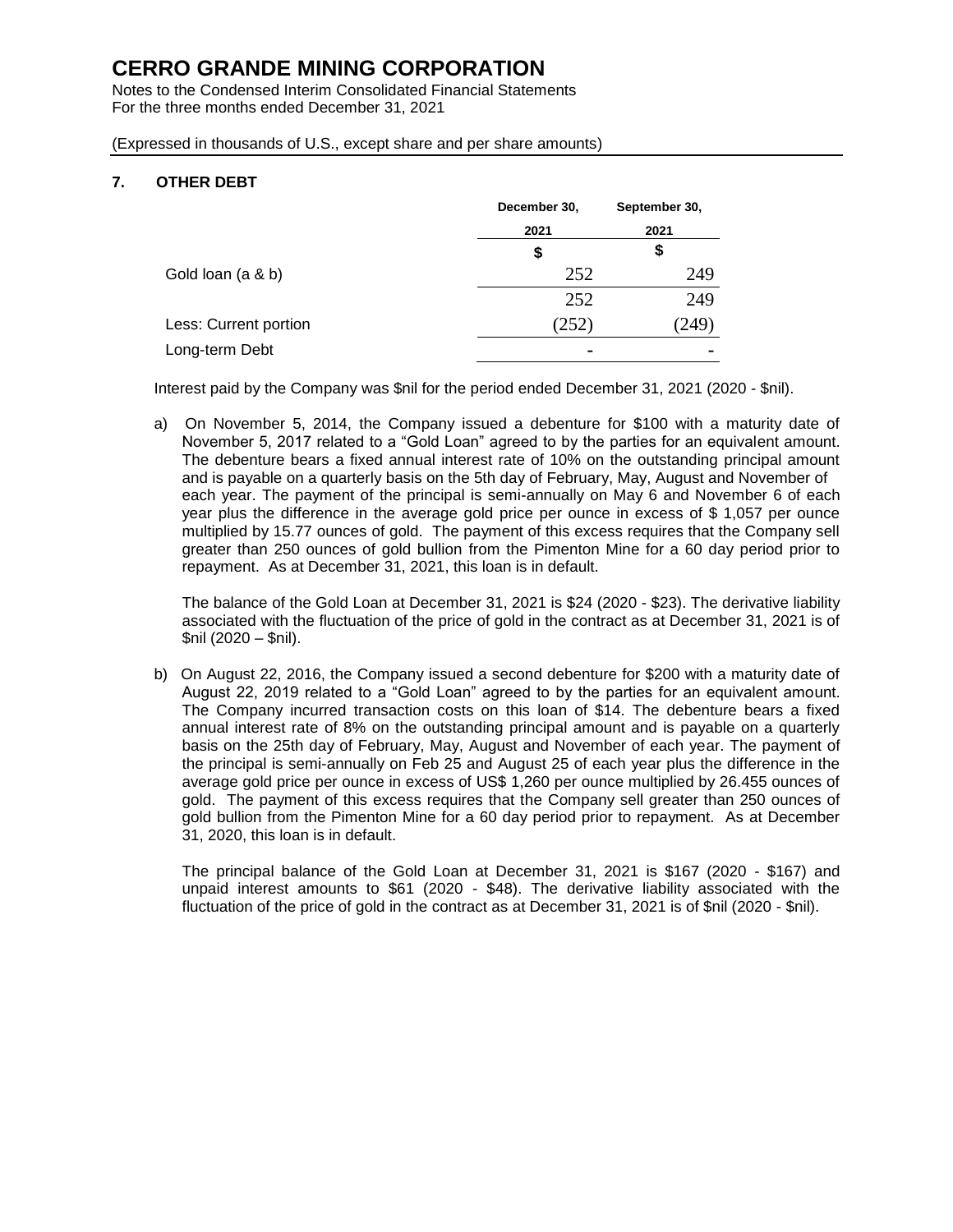Notes to the Condensed Interim Consolidated Financial Statements For the three months ended December 31, 2021

(Expressed in thousands of U.S., except share and per share amounts)

## **8. LONG TERM DEBT**

|                       | December 30, | September 30, |  |
|-----------------------|--------------|---------------|--|
|                       | 2021         | 2021          |  |
|                       | S            | \$            |  |
| Auromin               | 2,955        | 2,940         |  |
| Chañar Blanco         | 567          | 563           |  |
| Mario Hernandez A     | 32           | 32            |  |
| Derivative Liability  | 1,122        | 1,126         |  |
| <b>Total Payables</b> | 4,676        | 4,661         |  |

On February 20, 2020 three Debentures were issued in exchange for the cancellation of cash advances and other debt amounts (Note 14) made to the Company, by each of Mario Hernandez, who is also a director and officer of the Company, Compañía Minera Chañar Blanco S.A., a Company owned by Mario Hernández, and Compañía Minera Auromín Ltda., a Company owned by the Thomson family in the aggregate amount of \$3,787. The Debentures mature on February 20, 2025 and are non-interest bearing.

Mario Hernandez acquired a Debenture in the principal amount of \$34, Compañía Minera Chañar Blanco S.A. acquired a Debenture in the principal amount of \$604 and Compañía Minera Auromín Ltda. acquired a Debenture in the principal amount of \$3,149. The outstanding amount of principal for each Debenture is convertible into Common Shares at a conversion price (the "Conversion Price") equal to the greater of (i) CDN\$0.05 per Common Share, and (ii) the simple average of the closing price per Common Share on the Canadian Securities Exchange (or such other exchange on which the Common Shares may then be listed) for the 15 consecutive trading days period ending immediately prior to the date of the notice of conversion provided by the holder of the Debenture to the Company. On this basis, each of Hernandez, Compañía Minera Chañar Blanco S.A. and Compañía Minera Auromín Ltda. can acquire at their option, at any time after the date that is 180 days from the date hereof until maturity, up to 882,290, 15,680,601 and 81,807,694 Common Shares, respectively, upon conversion of the full amount of principal under their respective Debentures.

The Company may also, at its option, accelerate the conversion (the "Acceleration Right") of all or part of the outstanding principal at the Conversion Price, at any time if the closing price of the Common Shares on the Canadian Securities Exchange, equals or exceeds CDN\$0.15 per Common Share for a period of 20 consecutive trading days (the "Acceleration Period").

At February 20, 2020 as the conversion into common shares is not at a fixed share price, the equity conversion option derivative was fair valued at \$371 using the BlacK-Scholes pricing model using a share price of CAD\$ 0.005, expected life of 5 years, risk free rate of 1% and a volatility of 348%.

At December 31, 2021 the equity conversion derivative was revalued at US\$1,122 using the Black-Scholes pricing model using a share price of CAD\$0.020, expected life of 3.15 years, risk free rate of 1% and a volatility of 269%. Due to the change in fair value a revaluation adjustment gain of \$3 was recorded in the statement of loss and other comprehensive loss.

During the three month period ended December 31, 2021, the Company recorded an accretion expense of \$19 (2020 - \$19) relating to the debenture.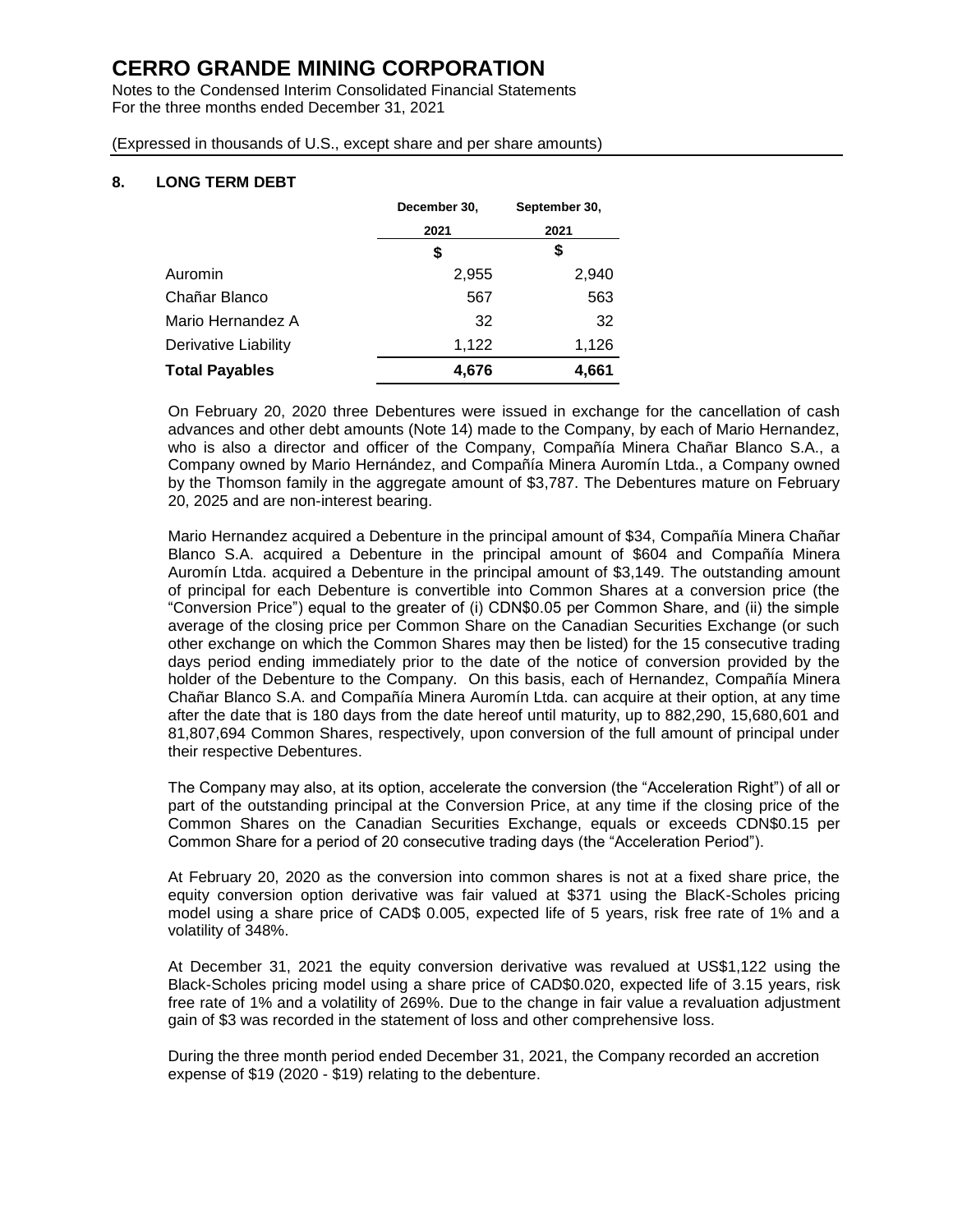Notes to the Condensed Interim Consolidated Financial Statements For the three months ended December 31, 2021

(Expressed in thousands of U.S., except share and per share amounts)

## **9. SHARE CAPITAL**

|                                                    | Number of   |        |
|----------------------------------------------------|-------------|--------|
|                                                    | shares      | Amount |
|                                                    |             | \$     |
| Balance - September 30, 2019                       | 339,390,784 | 90,092 |
|                                                    |             |        |
| Balance – September 30, 2020                       | 339,390,784 | 90,092 |
|                                                    |             |        |
| Shares issued (Note 5 and Note $9(b)(i)$ )         | 44,055,102  | 680    |
| Shares issued (Note $9(b)(i)$ )                    | 12,984,107  | 264    |
|                                                    |             |        |
| Balance – September 30, 2021 and December 31, 2021 | 396,429,993 | 91,036 |

## **a) Authorized capital**

The authorized capital of the Company consists of an unlimited number of common shares, with no par value.

## **b) Issued and outstanding**

- i) During the year ended September 30, 2021.
	- 44,055,102 common shares with a fair value of \$680 were issued in name of Tamidak, a company owned by the family of a former director and significant shareholder of the Company in payment of the first option of the APA agreement (Note 5).
	- On May 4, 2021, the Company issued 12,984,107 common shares to Stephen W. Houghton to settle amounts owing of \$517 relating to payments on his retirement as CEO of the Company, effective March 31, 2021. The fair value of the common shares was \$264 and the Company recorded a gain on settlement of debt of \$253. In connection with the settlement, the Company forgave \$318 in amounts owing to the Company from Mr. Houghton. Mr. Houghton continued as President and Director of the Company on a nonpaid basis until his death on August 2, 2021.
- ii) During the period ended December 31, 2021, there was no share capital activity

## **c) Share option plan**

The Company has a share option plan (the "Plan") whereby, from time to time at the discretion of the Board of Directors, share options are granted to directors, officers, employees, certain consultants and service providers. The maximum number of common shares issuable under the Plan is 38,344,590 common shares and 5,000,000 common shares issuable under the share bonus plan, within the Plan, to eligible participants.

The aggregate number of shares which may be issued pursuant to stock options which remain outstanding shall not exceed 10% of the issued and outstanding shares. The Board of Directors determines the vesting period for each award granted under the plans at its discretion. The plan provides for a minimum term of 10 years for stock options.

The maximum number of shares which may be issued pursuant to the share bonus plan cannot exceed 2% of the aggregate number of shares issued and outstanding shares.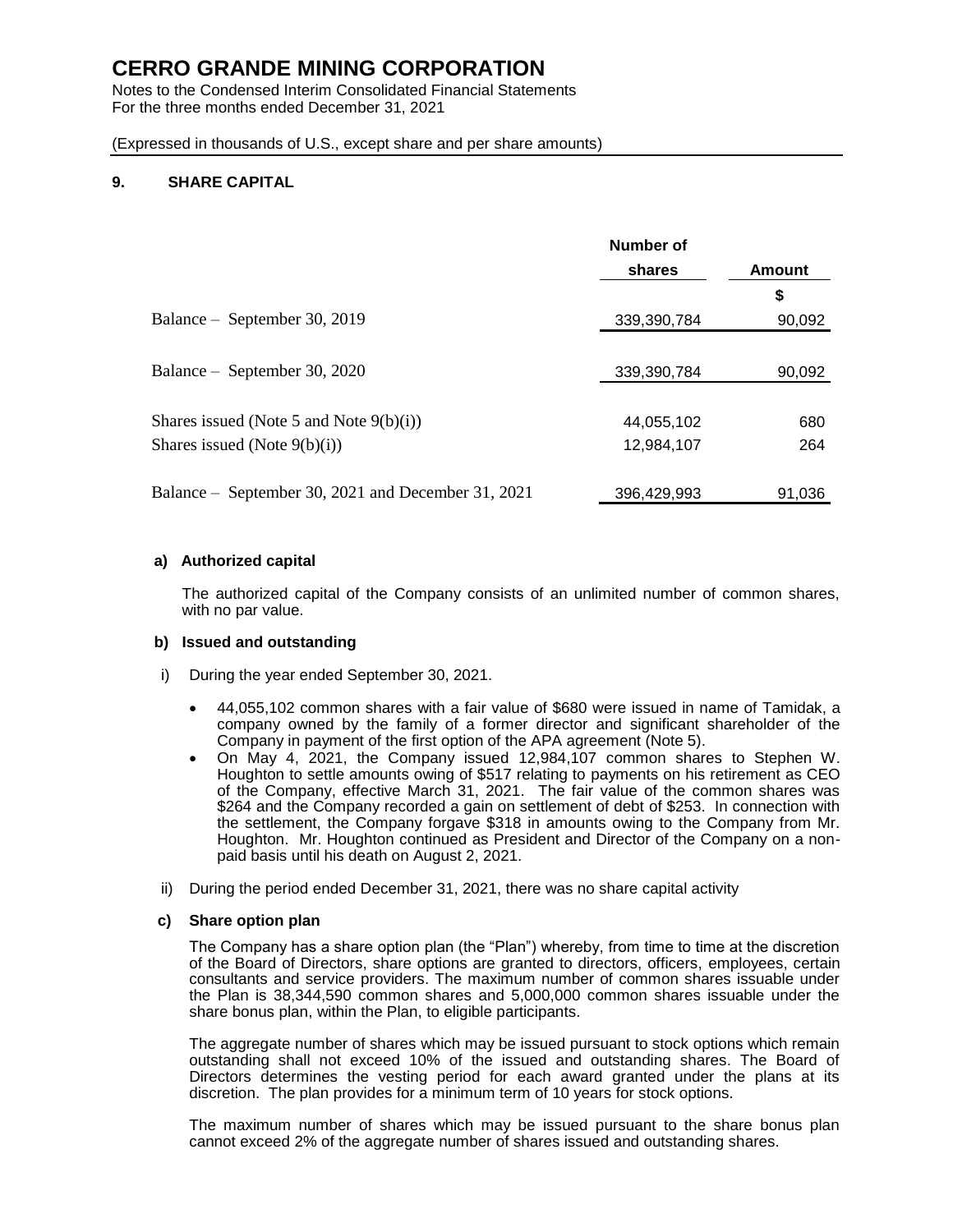Notes to the Condensed Interim Consolidated Financial Statements For the three months ended December 31, 2021

(Expressed in thousands of U.S., except share and per share amounts)

## **9. SHARE CAPITAL –** *(Continued)*

A continuity schedule of outstanding stock options is as follows:

|                                                        | Number of<br>options | Weighted<br>average<br>exercise price<br>CA\$ |
|--------------------------------------------------------|----------------------|-----------------------------------------------|
| Balance - September 30, 2019                           | 9,049,000            | 0.03                                          |
| Balance - September 30, 2020                           | 9,049,000            | 0.03                                          |
| Expired March 22, 2021<br>Balance - September 30, 2021 | (6,487,000)          | 0.02                                          |
| and December 31, 2021                                  | 2,562,000            | 0.05                                          |

Options outstanding as at December 31, 2021 are as follows:

| Number of<br>options | Weighted<br>average<br>remaining<br>contractual life<br>(years) | Weighted<br>average<br>exercise<br>price<br>CA\$ | <b>Options</b><br>exercisable |
|----------------------|-----------------------------------------------------------------|--------------------------------------------------|-------------------------------|
| 2,562,000            | 1.65                                                            | 0.05                                             | 2,562,000                     |
| 2,562,000            |                                                                 |                                                  | 2,562,000                     |

During the three month period ended December 31, 2021, the Company recognized a total of \$nil (2020 - \$nil) related to the vesting of options granted.

## **10. SEGMENT INFORMATION**

In determining reportable operating segments, management reviews various factors, including geographic location, quantitative thresholds, and managerial structure.

The Company operates in one reportable operating segment, being the acquisition, exploration and development of mineral properties.

Geographic information is as follows:

| December 31, 2021               | Canada | <b>Chile</b> | <b>United States</b> | <b>Total</b> |
|---------------------------------|--------|--------------|----------------------|--------------|
| <b>Pimenton Project</b>         |        | 680          |                      | 680          |
| <b>Total Non-current assets</b> |        |              |                      | 680          |
| September 30, 2021              | Canada | <b>Chile</b> | <b>United States</b> | Total        |
| <b>Pimenton Project</b>         |        | 680          |                      | 680          |
| <b>Total Non-current assets</b> |        | 680          |                      | 680          |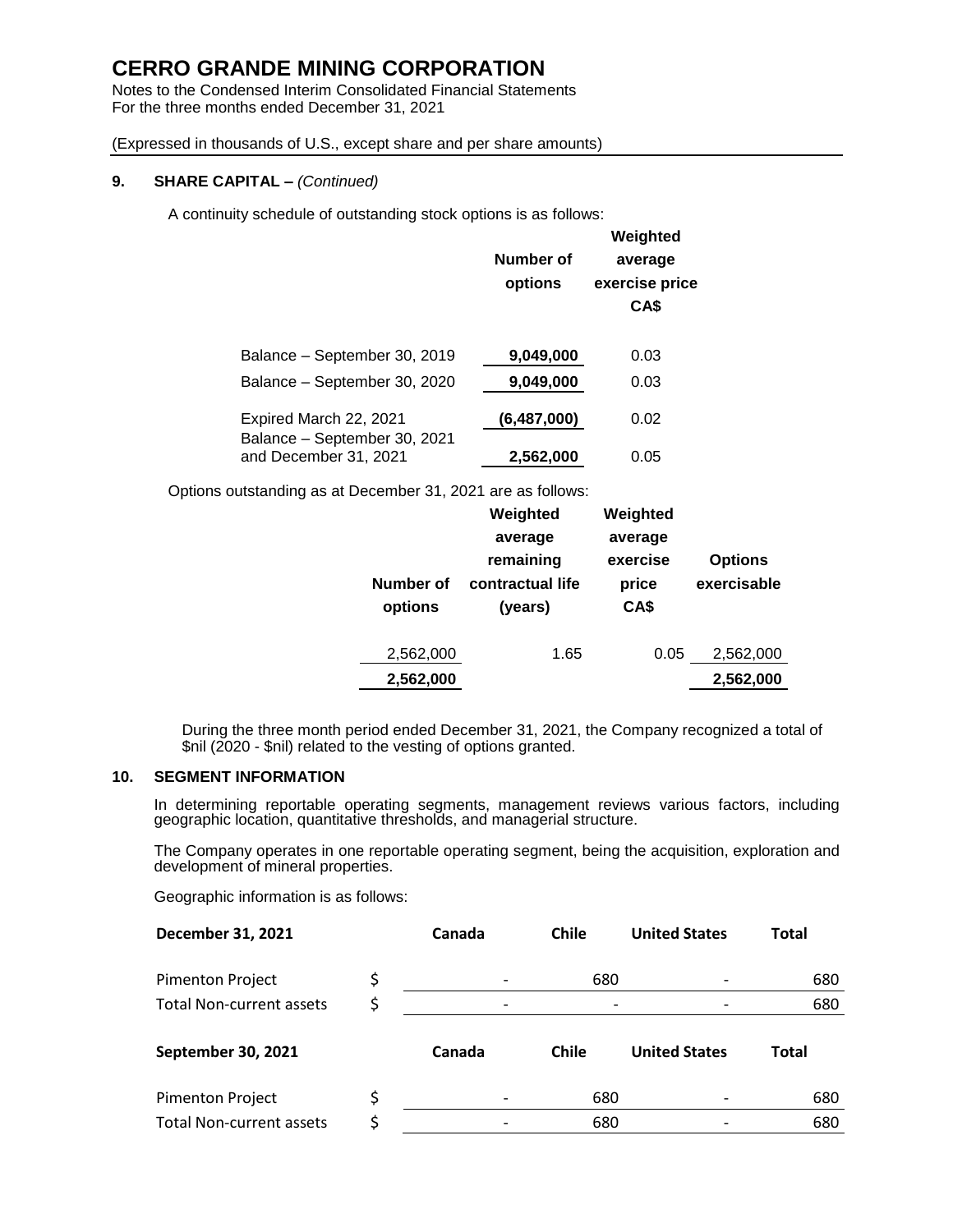## **11. RELATED PARTY TRANSACTIONS**

A company controlled by the Chief Financial Officer of the Company (the "CFO" and interim CEO and also a director) billed \$4 to the Company for accounting and administration services and \$9 for interim CEO services during the three months ended December 31, 2021 (2020 - \$5 and \$nil). Trade and other payables include \$6 in relation to such services at December 31, 2021 (2020 - \$7).

Due to related parties includes cash advances of \$1,153 from the estate of David Thomson who was a former director and officer of the Company at December 31, 2021 (2020 - \$488). The cash advances bear no interest and have no specific terms of repayment.

As at December 31, 2021, the Company owes a total of \$201 (2020 - \$186) to directors for director's compensation. This amount is included in due to related parties.